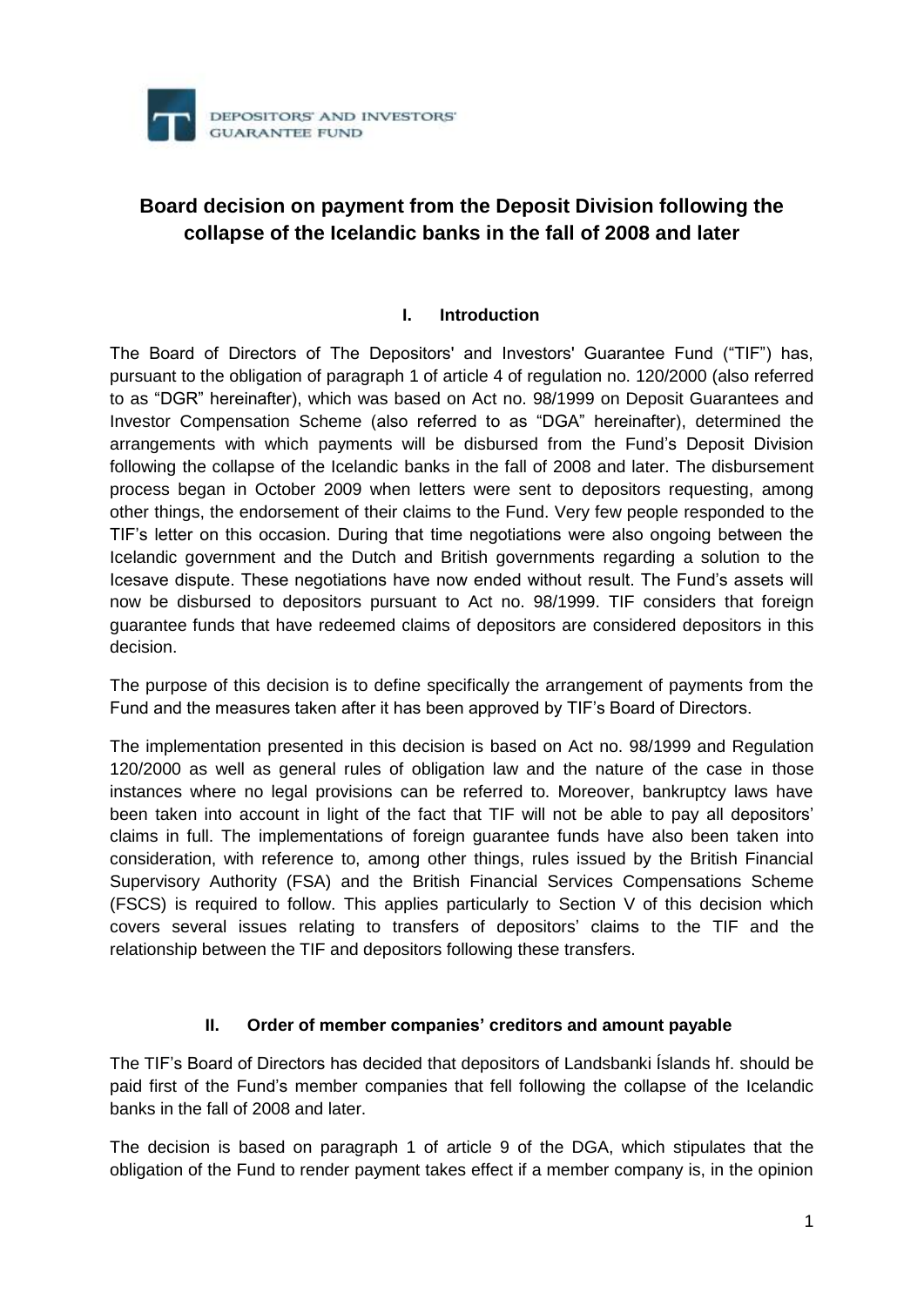

of the Icelandic Financial Supervisory Authority (FME), unable to render payment of the amount of deposits, securities or cash upon a customer's demand for refunding or return thereof in accordance with applicable terms. The Fund's obligation to render payment also takes effect if the estate of a member company is subjected to bankruptcy proceedings.

According to article 7 of the DGR, the TIF shall remit payment no later than three months after the date the FME's opinion was published or the date that a ruling was rendered on sending the estate of the member company into receivership. Under special circumstances, the Minister of Commerce may, upon obtaining the opinion of the FME, grant the Fund an additional extension for that purpose. Negotiations by the Icelandic government with the the Dutch and British governments concerning deposits in the Icesave accounts of Landsbanki Íslands hf. and the settlement of those claims by foreign guarantee funds led to extensions being granted for payments from the TIF's Deposit Division. The TIF Board had assumed that those discussions would result in the Fund being able to pay depositors the minimum guarantee. After laws on the ratification of the Icesave agreements were denied confirmation by the President of Iceland and subsequently repealed in a referendum, it is clear that the fund's resources must be used to reimburse depositors to the extent possible.

The table below further specifies when the FME opinion was issued with respect to individual member companies of the Deposit Division or when such a company was taken into windingup proceedings, depending on which happened first. A separate column shows when individual member companies were deemed unable to render payment of the amount of deposits to depositors.

| Fjármálafyrirtæki                        | <b>FME opinion/ Winding-up</b> | <b>Insolvency</b> |
|------------------------------------------|--------------------------------|-------------------|
|                                          | proceedings                    |                   |
| Landsbanki Islands hf.                   | 27 October, 2008               | 6 October, 2008   |
| Kaupping banki hf.                       | 30 October, 2008               | 9 October, 2008   |
| Glitnir banki hf.                        | 4 November, 2008               | 3 October, 2008   |
| Straumur-Burðarás fjárfestingarbanki hf. | 30 March, 2009                 | 9 March, 2009     |
| Sparisjóðabanki Íslands hf.              | 8 April, 2009                  | 21 March, 2009    |
| Spron hf.                                | 8 April, 2009                  | 21 March, 2009    |
| Sparisjóðurinn í Keflavík                | 22 April, 2010                 | 22 April, 2010    |
| Byr sparisjóður                          | 22 April, 2010                 | 22 April, 2010    |

#### **Table 1.1**

As Landsbanki Íslands hf. (LBI) was the Fund's first member company to be deemed unable to render payment of the amount of deposits, securities or cash, according to the FME opinion on 27 October, 2008, the depositors of this member company must be paid from the resources available in the Fund on that day, taking into consideration the interest yield of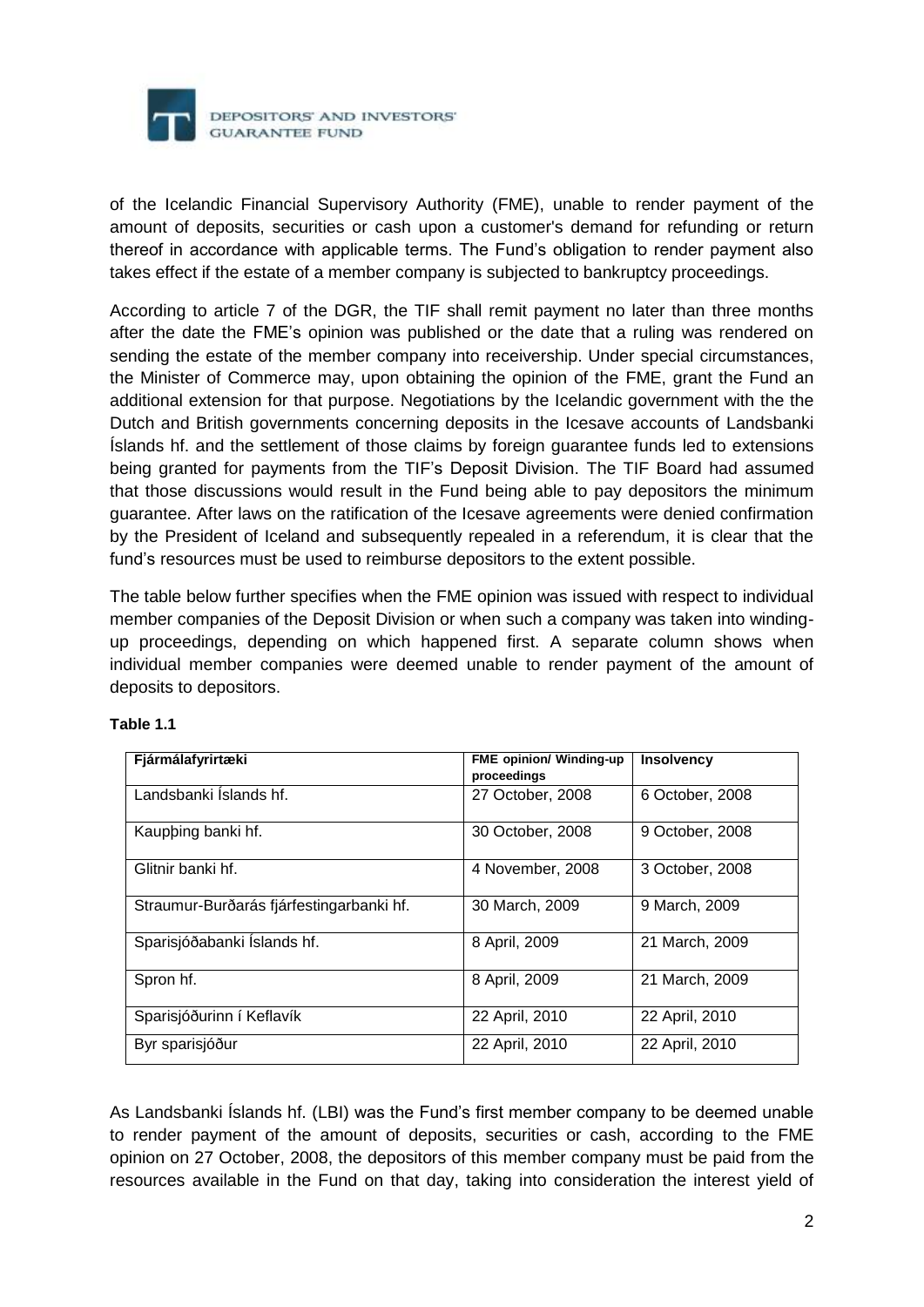

those assets until day of payment. The view is taken that the TIF's obligation to render payment came into effect at a later date in the case of other member companies of the Fund.

According to article 5 of the DGR the claim shall be calculated based on the assets of the member company's customers on the date the FME publishes its opinion, or the date that a ruling is rendered on sending the estate of the member company into receivership, whichever is earlier. In the opinion of the TIF Board it is reasonable, with reference to this provision and general principles of the law of obligations, to estimate the Fund's ability to pay based on the assets available in the Fund on that same time. Premiums collected from member companies in 2009 were determined based on the TIF's existing payment obligations and the uncertainty regarding reimbursements from the estates of the member companies in question. At the time it was assumed that the Icesave agreements would lead to no assets being available in the Fund permanently. Premiums were therefore collected based on the assumption that TIF had no assets at the beginning of the year 2009. The same applies to premiums collected in the year 2010. It is not considered reasonable to disburse the premiums thus collected later to meet the payment obligation that arose due to events that happened in the year 2008. Available for disbursement to depositors of LBI are therefore all the Fund's assets as they were on 27 October, 2008 plus the interests those assets have yielded since then.

Premiums collected by the TIF formed a new fund as of the date of payment for the year 2009 and it is reasonable to consider those assets available for disbursement to depositors of other financial institutions declared unable to pay by the FME after that time limit. Added to that amount are the assets eventually recovered after the winding-up proceedings of LBI, Kaupthing Bank hf. (Kaupthing) and Glitnir Bank hf. (Glitnir) but as further explained below there is considerable uncertainty regarding the amount of those assets, if any are recovered at all. The fund thus formed will then be available for disbursement to depositors of other financial institutions declared unable to pay by the FME after the settlement date of premiums in the year 2009 or later. Disbursements will be effected in the chronological order of events which incur payment obligations and to the extent possible at each time in the same way as described above.

It has been established that the TIF's total assets in the year 2008 amounted to around ISK 16 billion but claims made against the TIF due to deposits in accounts of LBI constitute many times that amount. Therefore it is clear that the TIF will not be able to pay the minimum guarantee the Fund is stipulated to pay, which amounts to EUR 20,887, cf. discussion in Section IV below. In the opinion of the TIF Board, all measures should be sought in order to pay the depositors of LBI to the extent possible so as to attain this minimum amount. The TIF Board therefore considers that the assets recovered by the TIF in the winding-up proceedings of LBI should be used to pay depositors who have yet to receive payment of the minimum guarantee.

According to paragraph 2 of article 10 of the DGA the TIF Board may take out a loan in order to compensate losses suffered by claimants, should the total assets of the Fund prove insufficient and if the Board sees compelling reasons to do so. As is known, such borrowing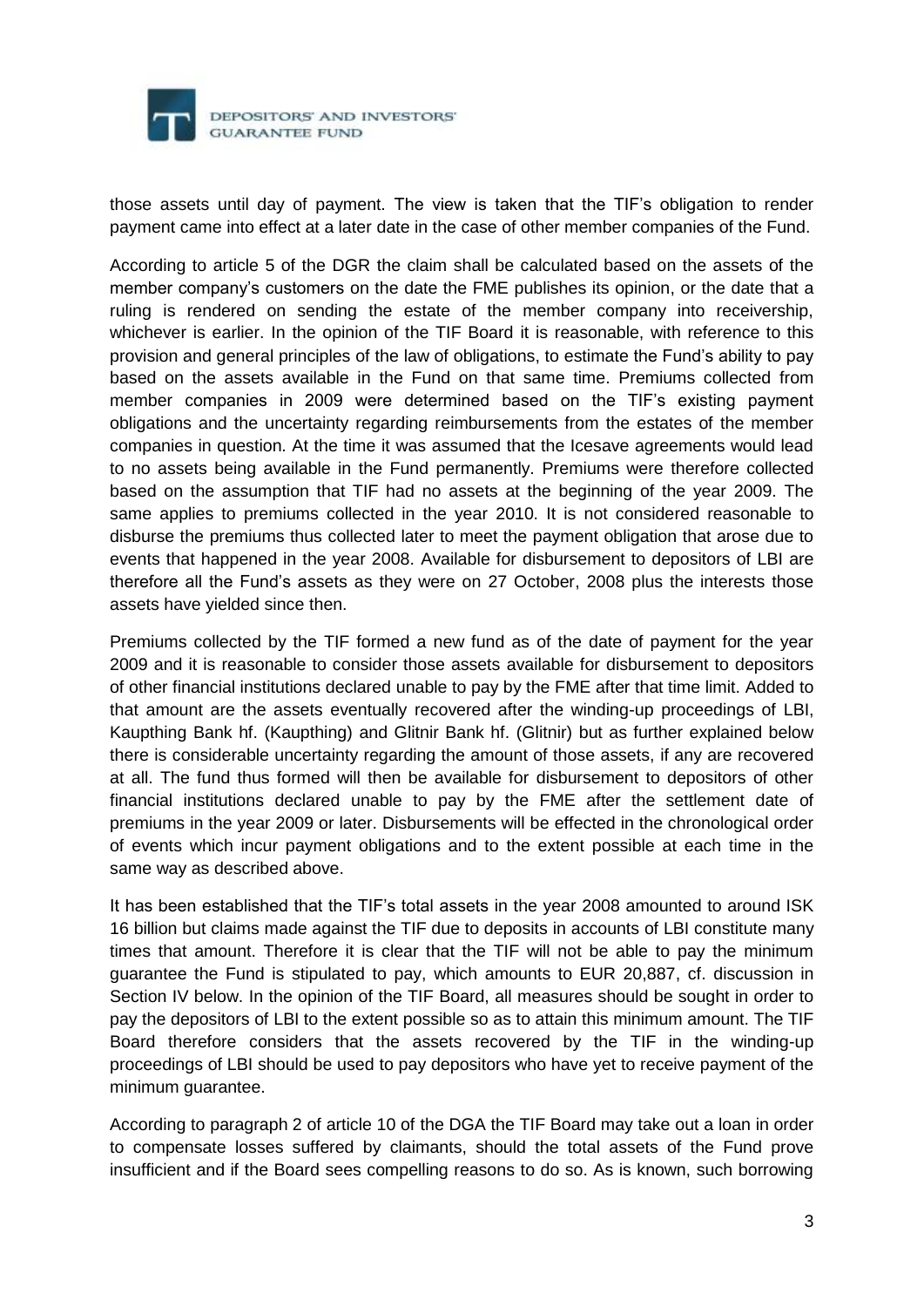

was expected to be carried out with the Icesave agreements, established at the behest of the Icelandic, Dutch and British governments. A prerequisite for the loan on behalf of the TIF was that the Icelandic government guaranteed payment of the loan to the extent that the Fund's assets were insufficient. The TIF Board no longer sees any basis for borrowing by the Fund to meet obligations imposed on it in the year 2008.

According to the estimates of the winding-up committee of LBI on the recovery of bank's assets, priority claims are expected to be paid for the most part or even in whole. Consideration must be given to what the TIF is expected to do with those resources. In the opinion of the TIF Board it is a fundamental obligation of the Fund to pay the minimum guarantee stipulated in paragraph 1 of article 10 the DGA. It is therefore considered proper to use the funds recovered in the winding-up proceedings of LBI to remit additional payment to those depositors of LBI who do not receive payment of the minimum guarantee in the first disbursement from the Fund or the allocation of LBI. The economic effect of this decision is comparable to the TIF taking out a loan, as pursuant to the TIF Board's permission provided in paragraph 2 of article 10 of the DGA in order to increase payments to LBI's depositors to the amount of reimbursements expected to be recovered in the bank's winding-up proceedings. The reason that the TIF Board does not consider borrowing to be a feasible option is that such borrowing would lead to interest expenses, the eventual amount of which is impossible to estimate, as it is not clear when the payouts from LBI begin. By fixing a dichotomy of payments, all assets recovered from LBI will thus be distributed to depositors who have not been paid the minimum quarantee.

The implications of this decision are that no assets are deemed to have been available in the TIF when the FME issued its opinion on the insolvency of Kaupthing. It is therefore anticipated that customers of Kaupthing will not receive payments from the TIF, although this depends on the recovery rate from LBI since no additional payments will be made to depositors of LBI if the recovery rate reaches 100%. In that case the monies reverted to the TIF are then available for payment to depositors of Kaupthing.

Similarly, depositors of Glitnir will not receive payments from the Fund, given that no money is considered to have been available when the FME issued its opinion on the payment inability of Glitnir Bank hf. In the same way, the recovery rate from LBI and Kaupthing is important.

As mentioned above, the Fund collected premiums from member companies for the year 2009, the amount of which was determined based on no assets being available in the Fund. Calculations underlying the determination of premiums were not completed until autumn 2009. Premiums were then paid to the TIF in October 2009 by member companies. According to paragraph 1 of article 6 of the DGA, payment of premiums shall be completed before 1 March each year. It is therefore proper to consider that the Fund's asset on 1 March 2009 consisted of a claim for payment of premiums against member companies, even though the final amount was unknown at the time. The premiums received in the fall of 2009 will therefore be used to pay creditors of financial institutions that fell after 1 March 2009.

Straumur Burdarás Investment Bank hf. (Straumur) was declared unable to render payment of the amount of deposits to depositors by the FME on 30 March 2009. The premiums for the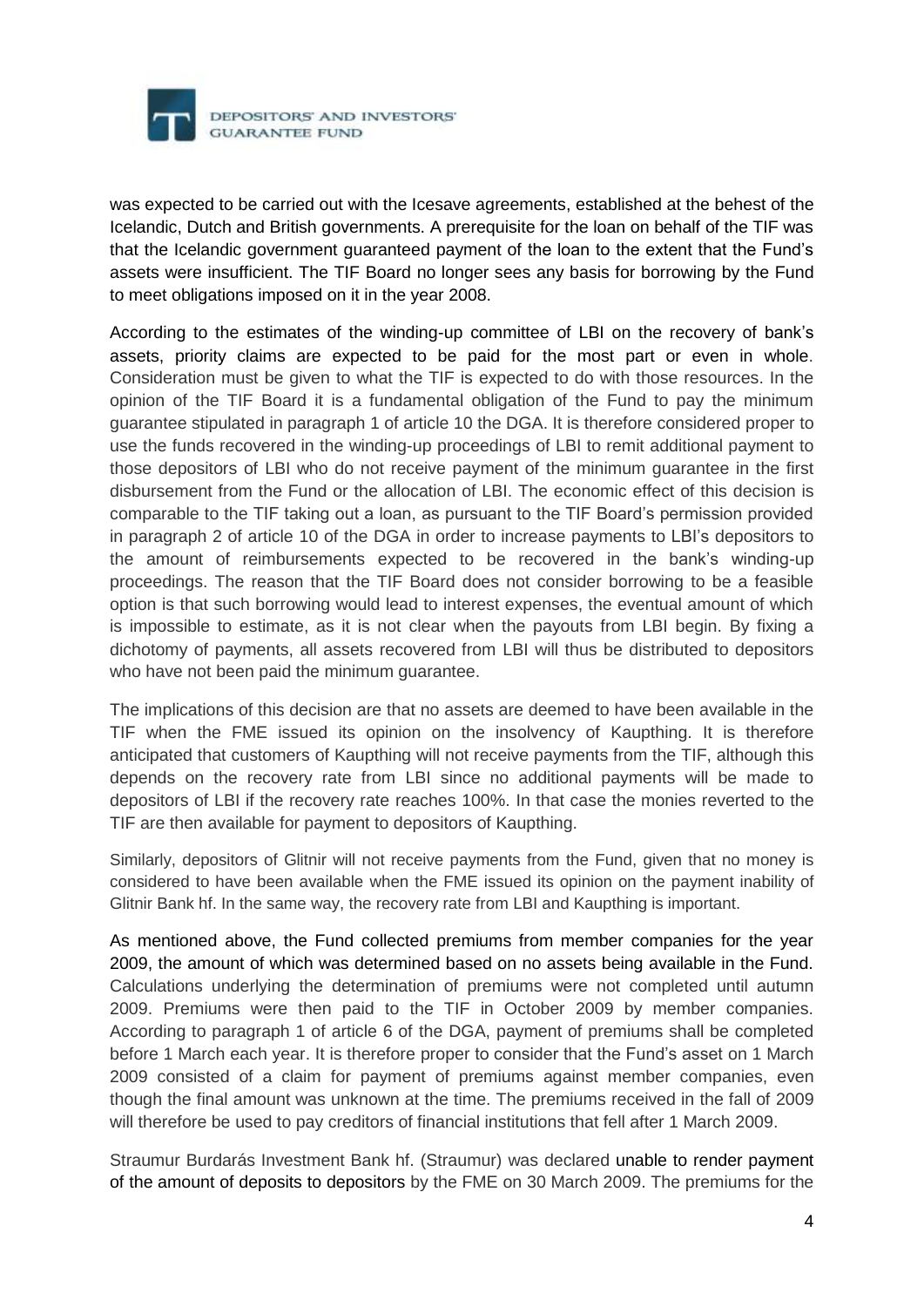

year 2009 should therefore be used first for payment to the depositors of that bank before considerations on whether it is possible to pay depositors of other member companies from the resources deemed to be available in the TIF's Deposit Division at the time.

According to paragraph 2 of article 6 of the DGA, member companies shall submit a declaration of liability if the total assets of the TIF's Deposit Division do not amount to the minimum stipulated in paragraph 1 of article 6 of the DGA, i.e. 1% of the average amount of guaranteed deposits during the preceding year. Such declarations were issued by the member companies in late 2009 but in the same way as described above regarding the TIF's claims for payment of premiums in the year 2009, these declarations of liability should be considered as assets of the fund when estimating the amount payable to depositors of Straumur or the financial institutions subsequently declared unable to render payment of the amount of deposits to depositors by the FME. However, declarations of liability are limited according to paragraph 3 of article 6 in such a way that claims for contributions based on them can only amount to the equivalent of one-tenth of the minimum size of the Fund but not the entire amount of the declaration of liability.

As is known Straumur entered into a composition settlement in July 2010, which meant that priority claims were paid in full. The TIF Board therefore presumes that no payments will be made from the Deposit Division on account of that member company. No claims have been made against the TIF due to the bankruptcy of either Sparisjóðabanki Íslands hf. or Spron hf. It therefore seems unlikely that it will be necessary to collect the declarations of liability issued as of the year 2009 or the premiums collected by the Fund in the fall of 2009 or later.

Premiums collected from member companies in the year 2010 will then be handled in the same way if need be. This year's premiums will therefore be used for payment to depositors of Sparisjóðurinn í Keflavík (Keflavík Savings Bank) and Byr Savings Bank hf. as may be needed, but they will not be considered for events that happened in the year 2009 or earlier. No claims have been made against the TIF due to the operational difficulties of these member companies.

#### **III. Guaranteed deposits**

"Deposit" refers to any credit balance resulting from financial deposits or transfers in normal banking transactions, which a commercial bank or savings bank is under obligation to refund under existing legal or contractual terms. Not covered by the deposit guarantee are deposits owned by member companies, their parent and subsidiary companies for their own account, and deposits connected with convictions of money-laundering.

There is still uncertainty as to whether the so-called money market deposits and wholesale deposits are considered within the definition of the term "deposit" under paragraph 3 of article 9 of the DGA. Court cases are now being brought before the Supreme Court of Iceland following the Reykjavik District Court judgments from 1 April 2011 in cases no. X-22-27/2010 in which wholesale deposits are recognized as deposits. At the same time a decision by the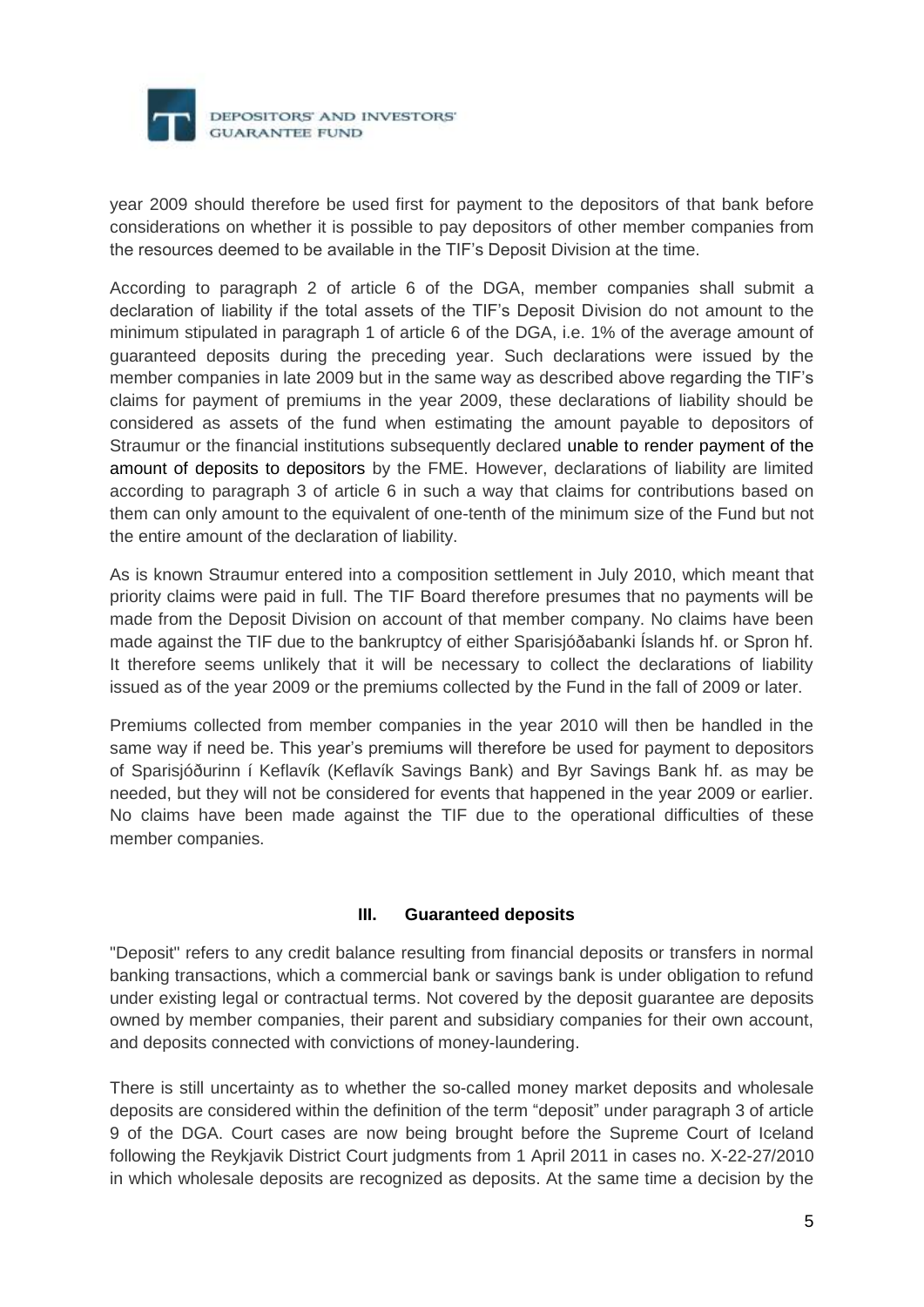

Supreme Court is awaited as to whether money market deposits constitute deposits, but this was rejected by the Reykjavík District Court in a judgment on 22 December 2010 in case no. E-2832-2009.

Moreover, there is uncertainty as to whether claims of the FSCS and the Dutch Central Bank (De Nederlansche Bank N.V.), on the grounds of transfer of claims of depositors with Icesave accounts in Britain and the Netherlands, constitute priority claims under article 112 of Act no. 21/1991 on Bankruptcy, etc. Court cases are now being litigated before the Supreme Court of Iceland following verdicts issued by the Reykjavík District Court on 27 April 2011 in cases no. X-36 and X37/2010 which recognize among other things that these parties' claims constitute priority claims.

Due to the uncertainty regarding the conclusion of these proceedings, it is not clear who the Fund's creditors are due to deposits in LBI or the amount payable to depositors.

# **IV. Proportional division of payments**

It is clear that the TIF will allocate all its resources to the payment to depositors of LBI and all indications are that there are not sufficient resources in the Fund to pay the minimum deposit guarantee. The minimum deposit guarantee according to the DGA is ISK 1.7 million but that amount is linked to the rate of the Euro (EUR 20,887) based on the buying rate on 5 January 1999. The minimum guarantee will therefore from now on be referred to as EUR 20,887.

Disbursement will be arranged in such a way that the TIF will pay each depositor of LBI a guarantee up to the so-called minimum guarantee in accordance with paragraph 1 of article 10 of the DGA. Disbursements will be effected in Icelandic krónur. Claims arising from deposits in foreign currency will be converted into Icelandic krónur at the exchange rate on the day the FME opinion was published. In the case of LBI the closing rate on 27 October 2008 will be used for converting the deposits. In the same way the minimum guarantee will be converted into Icelandic krónur based on the exchange rate on that same day. The closing exchange rate (buying rate) of the Euro with the Central Bank of Iceland on that day was ISK 151.58 and the amount of the minimum guarantee is therefore equivalent to ISK 3,166,051. In light of Rules no. 370/2010 on foreign exchange, which temporarily stop crossborder capital movements and foreign exchange transactions to and from Iceland, payments to depositors will be deposited in an account with an Icelandic deposit institution of their choice. If no specific request is made on behalf of the depositor regarding in which account the payment should be deposited, it will be stored in a special custody account with the TIF until payment instructions are received from the creditor.

Should resources remain in the Fund to pay depositors in excess of the minimum guaranteed amount of EUR 20,887 depositors will be paid proportionally. However, should the Fund's resources prove insufficient to pay all depositors the minimum guarantee it must be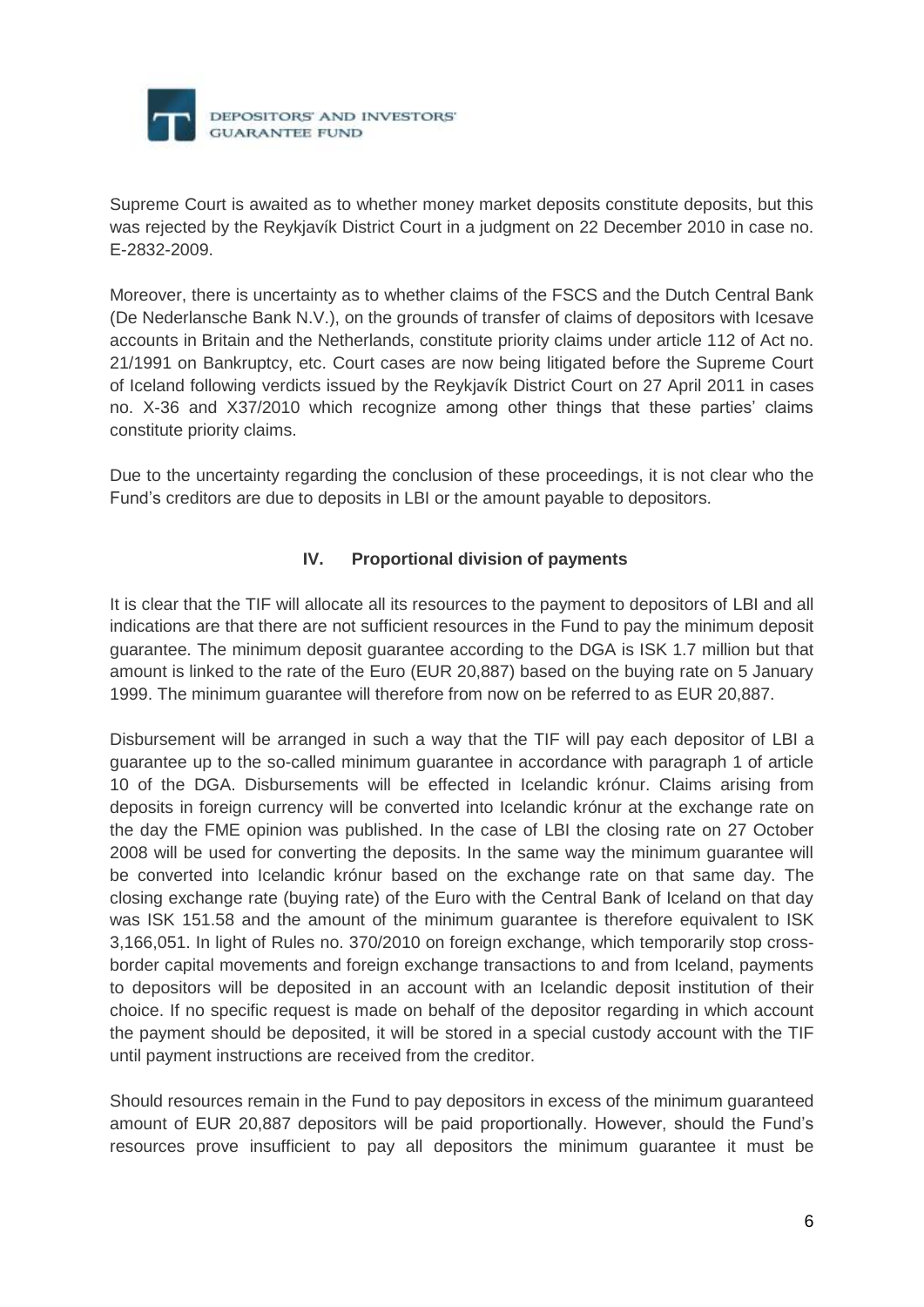

considered reasonable to divide the Fund's resources proportionally between the depositors, but with the proviso that no claim exceed EUR 20,887.

After the claims that are transferred to the TIF following disbursement from the Fund are paid out in the winding-up proceedings of LBI, the Fund will use the amounts to remit additional payment to the depositors of LBI in the same manner as described above, in order to pay those depositors who were not paid the minimum guarantee in the first allocation and thus attempt to ensure that the TIF can pay everyone the minimum guarantee.

## **V. Transfer of claims**

In the event that payment of guaranteed deposits is effected from the TIF, the claims made against the relevant member company or bankruptcy estate will be taken over by the Fund, cf. paragraph 3 of article 10 the DGA, irrespective of the amount of payment. The claim of the Fund shall have priority as provided for in paragraph 1 of article 112 of Act no. 21/1991 on Bankruptcy, etc. in the case of insolvency of a member company; otherwise, it is enforceable by execution without prior adjudication or settlement. The Fund's claim therefore has the same rank when it comes to distribution as deposits.

Paragraph 3 of article 10 of the DGA states: "In the event that payment is effected from the Fund, the claims made on the relevant Member Company or bankruptcy estate will be taken over by the Fund." The TIF Board considers that this wording entails the assumption that the TIF should take over the full amount of a depositor's claim against the relevant financial corporation. This understanding is a logical result of the fact that payment by the TIF to a depositor does not change the nature of the claim against the relevant member company. There is still only one claim in question against the member company and it should be represented by one party to the extent possible. The main purpose of the installation of a compensation scheme is to provide consumers with access to the funds they have entrusted commercial banks with in the form of deposits. It does not seem to have been intended for depositors to profit from the existence of the TIF, but to gain access to their assets or part of them more quickly. The TIF is to ensure depositors a certain minimum payment and bears the risk of whether a member company can reimburse the amount the Fund has already paid to a depositor. Act no. 98/1999 does not specify that the TIF is to bear the cost if the recovery rate of the relevant member company is less than 100% but still sufficient for the TIF to recover the amount a depositor has been paid by the Fund.

On the other hand it cannot be assumed that the TIF should benefit from the transfer of claims from depositors. For this reason, it is appropriate that when payment comes from a member company the TIF should receive the entire amount. The TIF then pays the depositor what he is due, less the amount he has already been paid by the TIF, cf. examples below.

It can be a matter of dispute whether a depositor's right to payment from the TIF should be considered to have expired if the depositor does not lodge his claim properly against a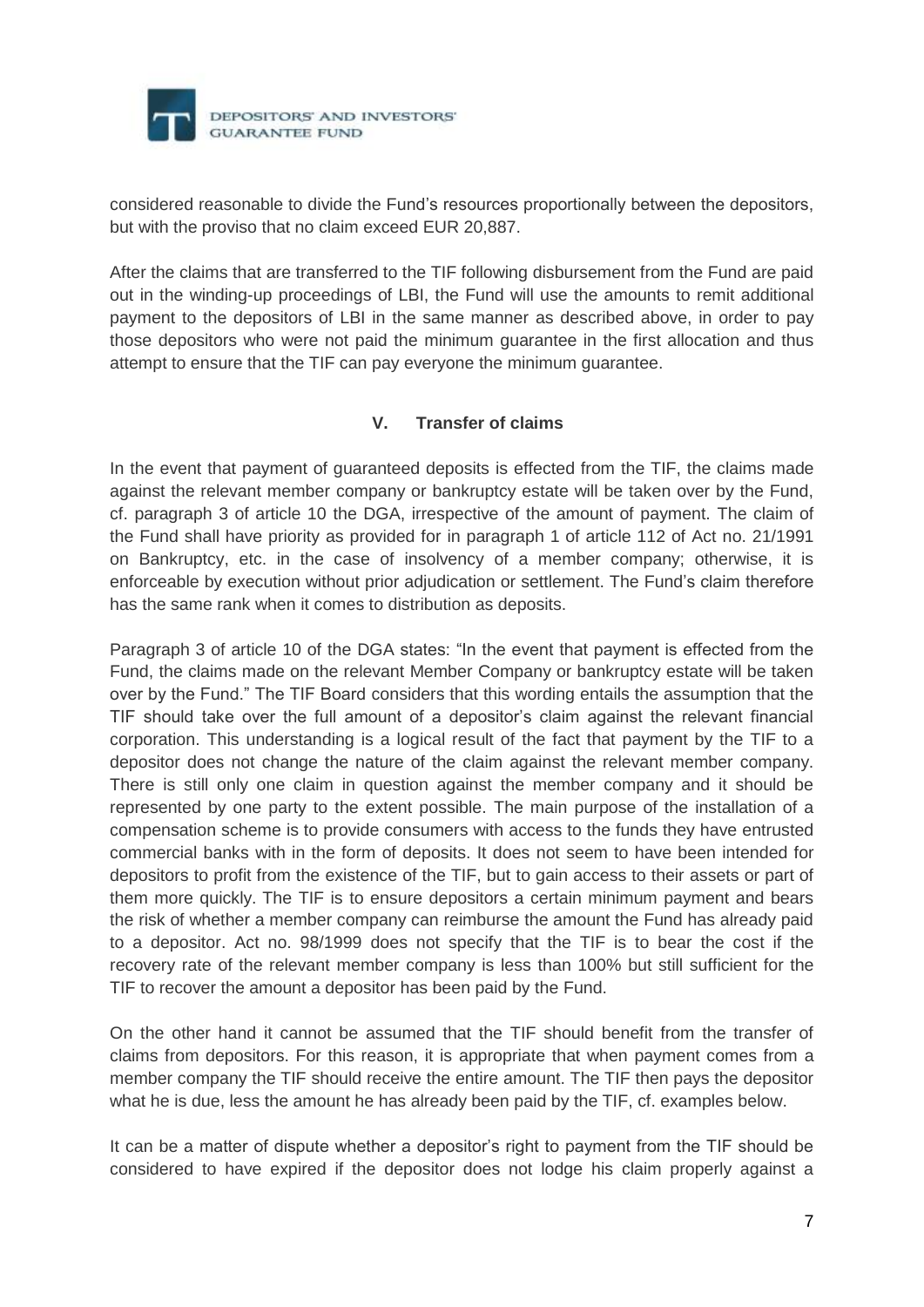

member company or its estate. In the opinion of the TIF Board it must be kept in mind that the TIF's obligation to render payment takes effect when the FME issues its opinion or at the beginning of bankruptcy proceedings. No legal authorization can be found to invoke subsequent events such as lodging of claims. However, it is worth noting that paragraph 5 of article 4 of the DGR, as it was applied by regulation no. 938/2008, stipulates that if the estate of a member company is sent into receivership, its customers shall file claims against the estate before filing claims against the Fund. In the case of LBI the obligation to pay came into effect when the FME published its opinion on 27 October 2008, but the beginning of bankruptcy proceedings as defined by law happened later. The TIF Board therefore considers the provisions of the regulation inapplicable in the case of LBI which is the subject of this decision. It is generally assumed in the DGA that the TIF should bear the risk of whether and to what extent a disbursed amount can be reimbursed by a member company or its bankruptcy estate. The TIF bears the risk of whether the lodging of the claim was successful and all depositors will therefore be paid by the TIF in this specific case.

A number of incidents may affect the amount of payment that a depositor eventually receives. According to paragraph 1 of article 9 of the DGA the Fund is authorized to set-off the relevant member company's claims against a customer's claim of disbursement. The TIF Board has decided to exercise this power and will request information from the member company and the depositor before remitting payment.

The manner in which a depositor's interests are protected against a member company or a bankruptcy estate can be of great concern to the depositor if a claim is not fully reimbursed by the TIF. The TIF will protect the interests of those depositors as the Fund considers proper at each time, taking into account the costs and the likelihood of the actions' success. If the TIF does not consider it appropriate to bring a dispute against a member company or a bankruptcy estate before the courts, the Fund may transfer a claim back to the depositor, if the latter requests such a transfer. The TIF Board considers that the TIF is obligated to assign the claim back to the depositor in such cases, although excluding the part that the TIF has paid the depositor.

The amount that the TIF receives of the transferred claim will, as described above, first be deducted from the minimum guarantee which the TIF paid out to a depositor. The remainder will then be paid to the depositor. Some examples of the arrangement are presented below. It should be noted that the numbers and proportions are presented as examples only and do not indicate expected recovery.

Example 1:

- a) Depositor has EUR 100,000 in a deposit account.
- b) He is paid a minimum guarantee of EUR 20,887.
- c) TIF takes over the full amount of the depositor's claim of EUR 100,000.
- d) Recovery rate is 90% and the TIF therefore receives payment of EUR 90,000.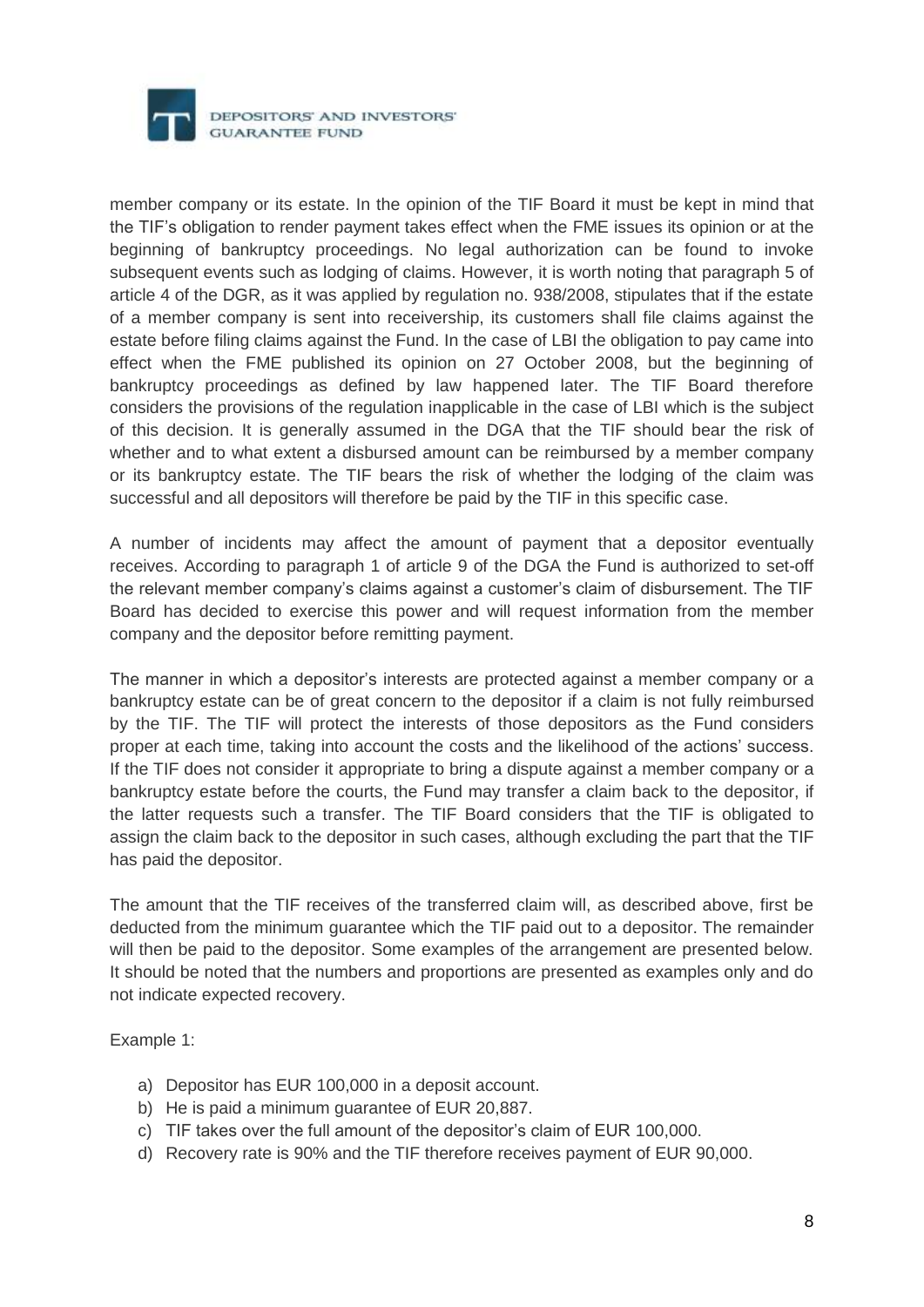

- e) TIF deducts EUR 20,887 of the recovery and is made whole from payment to the depositor.
- f) TIF pays the depositor the remainder, or EUR 69,113.
- g) The depositor receives a total of EUR  $90,000$  (EUR 69,113 + EUR 20,887) for his claim. His loss then amounts to EUR 10,000, but he is made whole from recovery from the member company's estate (90%)
- h) The depositor does not receive additional payment from the TIF since he has already been paid the minimum guarantee.

It is now clear, however, that it is not possible to pay all depositors of LBI the minimum guarantee in the amount of EUR 20,887 as there are sufficient assets in the TIF funds to cover that amount. The Fund's resources will therefore be divided proportionally between depositors, with the proviso that that no one will be paid more than EUR 20,887.

Example 2:

- a) Depositor has EUR 20,000 in a deposit account.
- b) TIF can only pay the depositor EUR 2,000 (10% pro rata).
- c) TIF takes over the full amount of the depositor's claim of EUR 20,000.
- d) Recovery rate is 90% and TIF therefore receives payment of 18,000.
- e) TIF deducts EUR 2,000 of the recovery and made whole from payment to the depositor.
- f) TIF pays the depositor the remainder, or EUR 16,000.
- g) The depositor receives a total of EUR 18,000 (EUR 2,000 + EUR 16,000 for his claim. His loss therefore amounts to 2,000, but he is made whole from recovery from the member company's estate (90%).
- h) The depositor then receives additional payment from the TIF. However, the amount of that payment is calculated in the same way, i.e. claims will be paid pro rata with the proviso that no one combined payment will be higher than EUR 20,887. After receiving payment from the member company the TIF should have the same amount available as prior to the first disbursement from the Fund, although never more than to the extent that the deposit is paid in full or the minimum payment is reached. The depositor in this case is compensated for the full amount of his deposit, EUR 20,000, as additional payment will amount to at least EUR 2,000.

#### Example 3:

- a) Depositor has EUR 300,000 in a deposit account.
- b) TIF can only pay the depositor 10% of deposits which amounts to EUR 30,000. Since not all depositors can be paid the minimum guarantee, this depositor does not receive payment in excess of that amount and therefore receives EUR 20,887.
- c) TIF takes over the full amount of the depositor's claim of EUR 300,000.
- d) Recovery rate is 90% and the TIF therefore receives a payment of EUR 270,000.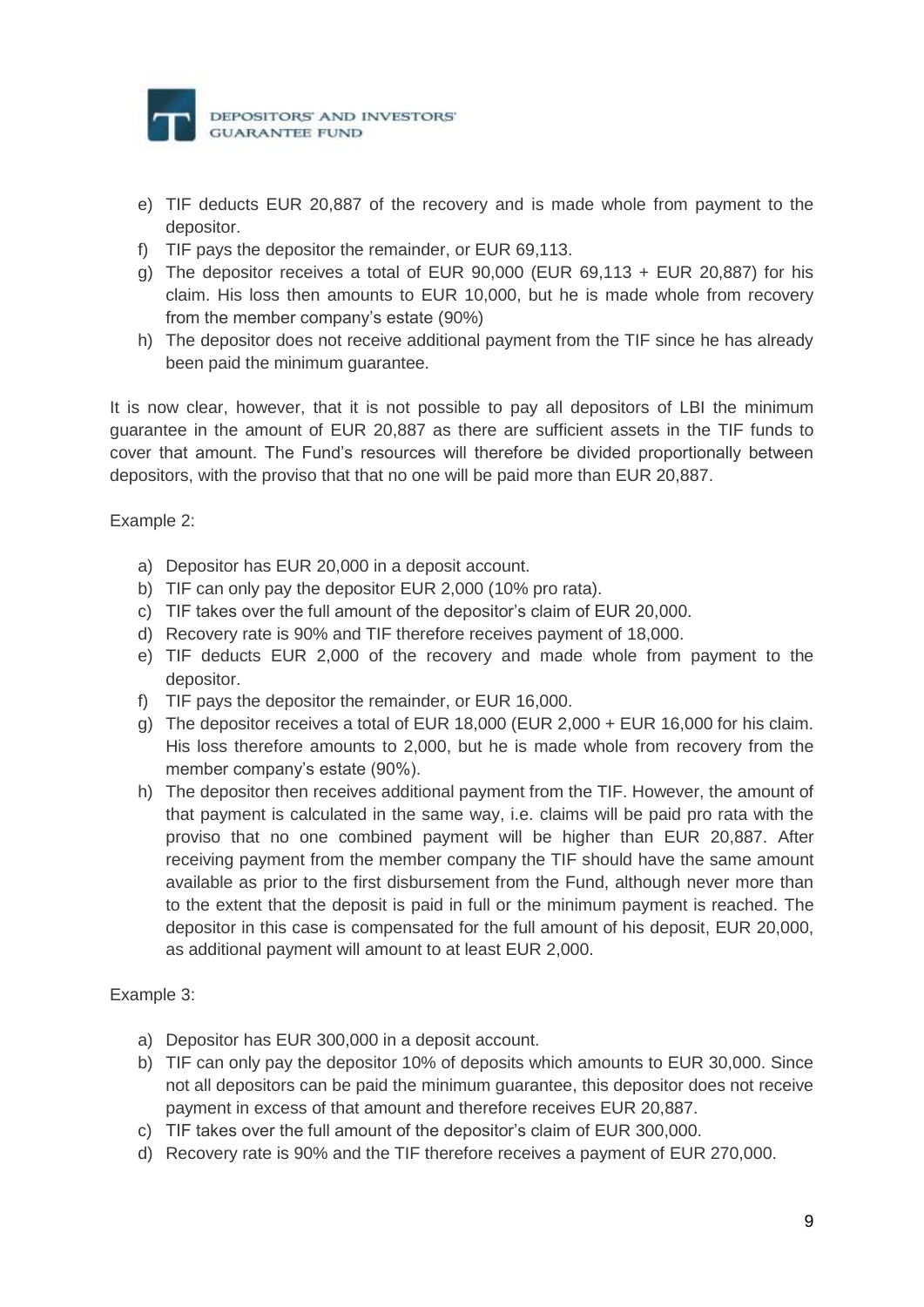

- e) TIF deducts EUR 20,887 of the recovery and is made whole from payment to the depositor.
- f) TIF pays the depositor the remainder, or EUR 249,113
- g) The depositor receives a total of 270,000 (EUR 20,887 + EUR 249,113) for his claim. His loss then amounts to EUR 30,000, but he is made whole from recovery from the member company's estate (90%).
- h) The depositor does not receive additional payment from the TIF since he has already been paid the minimum guarantee.

Example 4:

- a) Depositor has EUR 23,000 in a deposit account.
- b) TIF can only pay the depositor EUR 2,300 (10% pro rata)
- c) TIF takes over the full amount of the depositor's claim of EUR 23,000.
- d) Recovery rate is 90% and TIF therefore receives payment of EUR 20,700.
- e) TIF deducts EUR 2,300 of the recovery and is made whole from payment to the depositor.
- f) TIF pays the depositor the remainder, or EUR 18,400.
- g) The depositor receives a total of EUR 20,700 (EUR 2,300 + EUR 18,400) for his claim. His loss then amounts to EUR 2,300 but he is made whole from recovery from the member company's estate (90%).
- h) The depositor then receives additional payment from the TIF. However, the amount of that payment is calculated in the same way, i.e. claims will be paid pro rata with the proviso that no one combined payment will be higher than EUR 20,887. The latter payment to the depositor in this case will therefore only amount to EUR 187, but he will then have been compensated for his deposit up to the minimum guarantee.

Should a depositor refuse to transfer his claim to the TIF he will be requested to relinquish his right to receive payment from the Fund. The resources which may remain in the Fund following disbursement due to such refusal will be allocated to other depositors of LBI in the same manner as described above.

Should a depositor refuse to transfer his claim to the TIF and refuse to sign a statement relinquishing his right to the Fund the view will be taken that there is doubt as to who is the rightful receiver of payment. Those resources will therefore not be available for payment to other depositors of LBI until it becomes clear who is entitled to the resources in question. Attempts will be made to eliminate any doubt regarding this through the courts but it may be necessary to wait for the depositor's claim against the fund to expire by law.

# **VI. Resolution of potential disputes**

In order to shed light on depositors' issues of dispute as soon as possible, and therefore reduce the level of uncertainty surrounding the Fund's disbursement process, it is important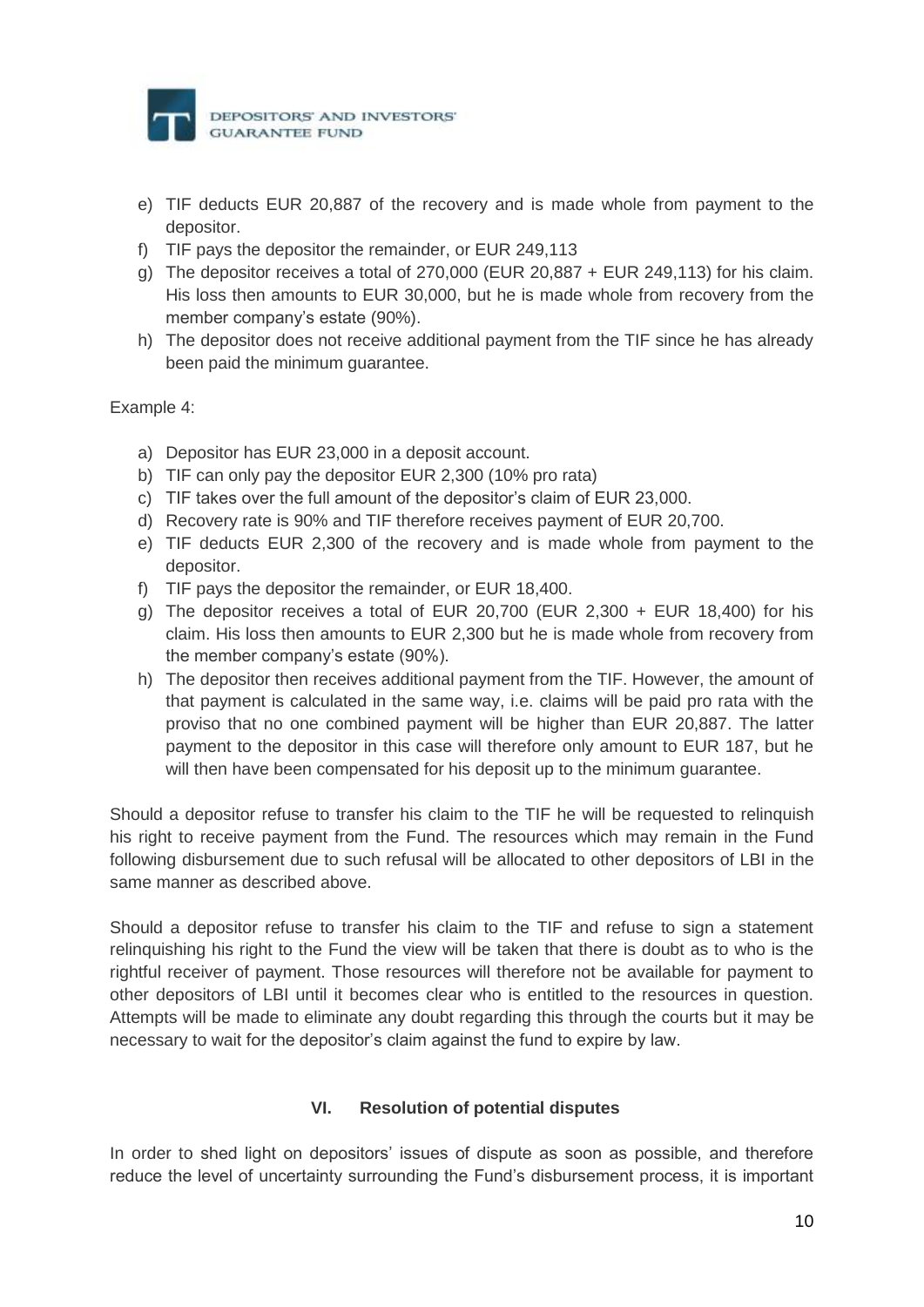

that depositors who feel they have been unfairly treated by the decision herein put forward submit well-founded objections to it in writing before disbursement begins in accordance with this decision. Creditors are given a two-month notice to submit their objections and the notice period will begin as of the publication of this decision on the TIF's website. If no objections are made to this decision the TIF Board will continue the disbursement process in accordance with this decision.

Creditors are specifically informed that payment of resources from the Fund under this decision can lead to them not receiving payment that they may be entitled to, given that no assets remain in the Fund. It is also emphasized that according to the third sentence of paragraph 1 of article 10 of the DGA no further claims can be made against the Fund at a later stage even if losses suffered by the claimants have not been compensated in full. It is therefore imperative that depositors send their objections to the TIF as soon as possible if they feel their rights compromised.

# **VII. Deferred payment**

There is great uncertainty about various aspects of the disbursement process to which this decision relates that may have considerable impact on the extent to which it is possible for the TIF to settle the claims that have been made against the Fund. Thus it is entirely unclear which objections may be received and whether the courts will be called upon to clarify whether this decision is considered legitimate. By the same token, disputes are already being tried before the courts on whether various types of deposits constitute deposits as defined by law.

The TIF Board will respond to the objections that may be made to this decision or its individual components and review the Fund's position subsequently. Disbursement to depositors of LBI will not commence until uncertainty has been eliminated or reduced to a level which the Board finds acceptable.

#### **VIII. Reservations**

The TIF Board reserves the right to make changes to this decision in whole or in part by publishing a new decision on the Fund's website.

#### **IX. Languages**

This decision is published in Icelandic, English, Dutch and German. Should there be any discrepancies between texts, only the official Icelandic text is authentic.